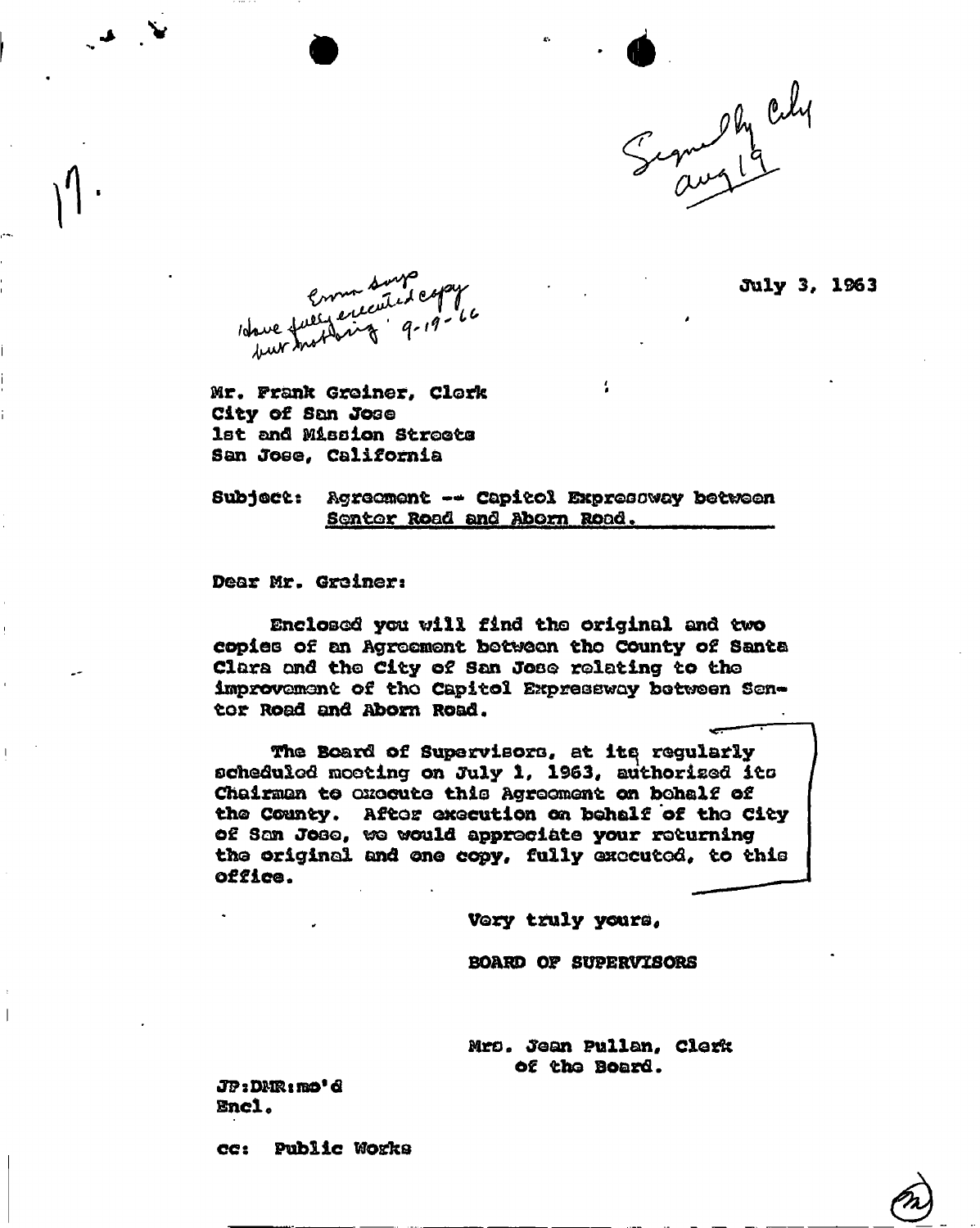## AGREEMENT BETWEEN THE COUNTY OF SANTA CLARA AND THE CITY OF SAN JOSE FOR THE IMPROVEMENT OF CAPITOL EXPRESSWAY BETWEEN **ABORN ROAD ROAD AND**

WHEREAS, the City of San Jose (hereinaftor called "City") and the County of Santa Clara (heroinafter called "County") desire to construct Capitol Expressury between Senter Road and Aborn Road (said construction being horsinafter called "said project"); and

OFFIGE GOPY

**MUINTEY CEANINGEL** 

WHEREAS, said project will be partly within the eity limits of City and partly within the unincorporated textitory of County, and City and County desire to provide for payment of their respective shares of the cost of construction of said project;

NOW, THEREFORE, County and City hereby agree as follows:  $1.$ Proliningry Plano

County shall proceed with diligence to prepare preliminary plans and cross-sections for the design of said project. A copy of the preliminary plans shall be submitted to City for approval, and approval of the same by City shall be a condition procedent to any further action to be taken by County or City.

## Final Plans, Bids. Contract and Supervision 2.

Upom approval of the preliminary plans and cross-sections by City, County shall prepare and submit final plans and specifications for the construction of said project to the State Division of Highways Cooperative Projects Office (hereinafter called "Stato"). County shall further request State to advertise for bide, award a contract, and supervise the construction of said project to completion.

3. Allocation of Costs

For purposes of allocating any and all costs of said project to County and City. County and City agree to share equally in the sum total of all the costs incurred and expenditures made by County, including, but not limited to, engineering costs and.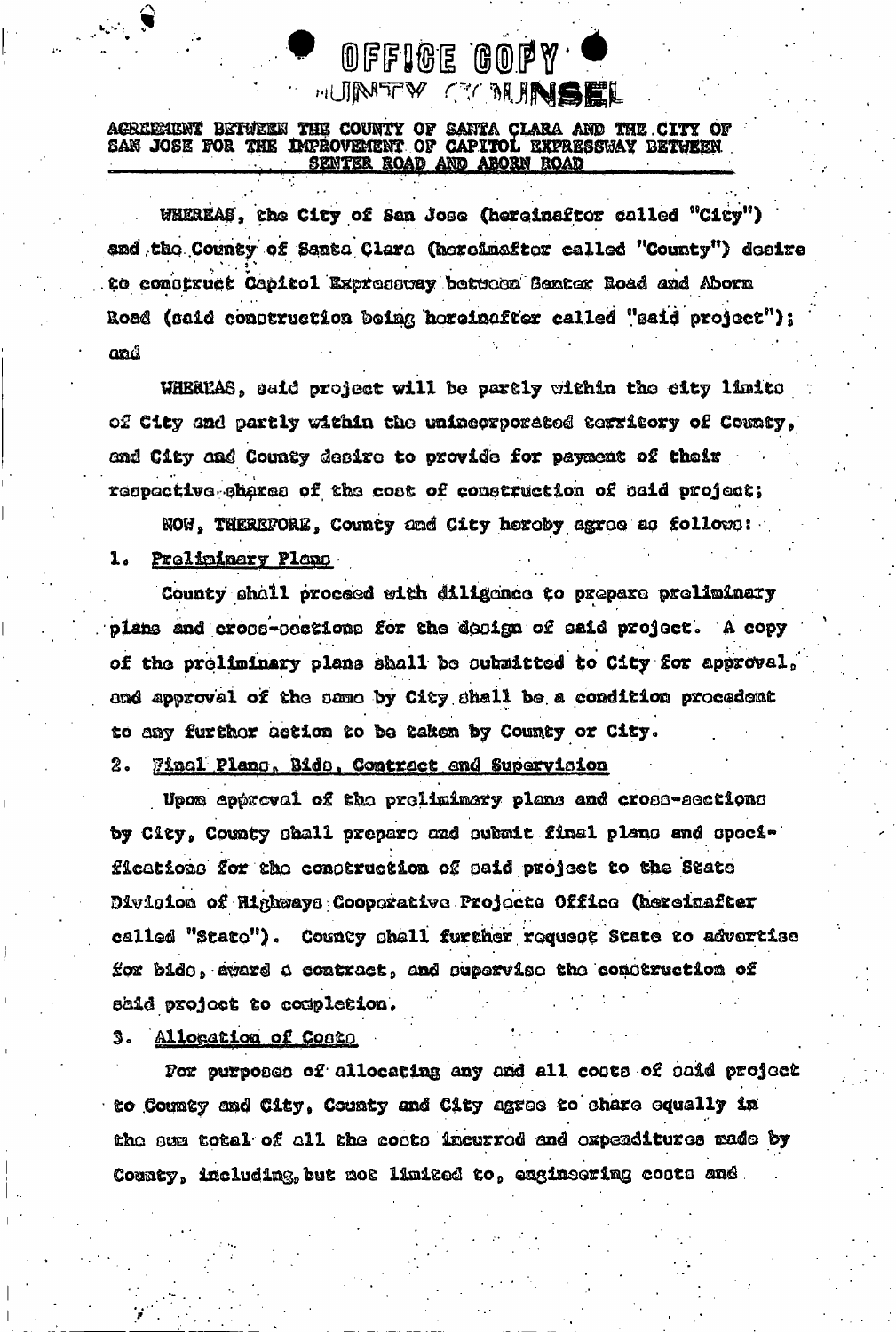expenses, costs and expenses of proparing plans and specifications, costs and expenses for inspection, publication, advertising and printing, cost of the construction contract avarded by State for the comptruction of caid project, costrof extra work authorized by State, and cost of all materials not included in the contract price of said construction contract.

## 4. Acquisition of Rights of Way

For purposes of this agreement, a right of way shall be. decated acquired only where a deed or final order of condemnation has been recorded or where a court order for immediate possession has been granted.

County shall acquire at its own expense all rights of  $(a)$ way necessary for the construction of said project which lie within the unincorporated limits of County, unless as otherwice provided.

(b) City shall acquire at its own expense all rights of way necossary for the construction of said project which lie within the incorporated limits of City, unless as otherwise provided. 5. Paymont of Coots

(a) County and City shall share equally the amount estimated. by State to be County's and City's combined cost of the construction of said project. County shall notify City of said estimated combined cost and City shall pay fifty percent (50%) of said cost to County within forty (40) days after notification has been sent to City. Upon receipt of City's share of the estimated cost, County shall transmit to State County's and City's combined ostimated cost of the comstruction of said project.

(b) Upon completion of said project, County shall obtain from State a final accounting of the costs of the construction of said project. In the ovent the final accounting shows the final coot to be in excess of the eximated cost of said project, County and City shall share equally the difference, and the same shall be paid to State. City's contribution shall be paid to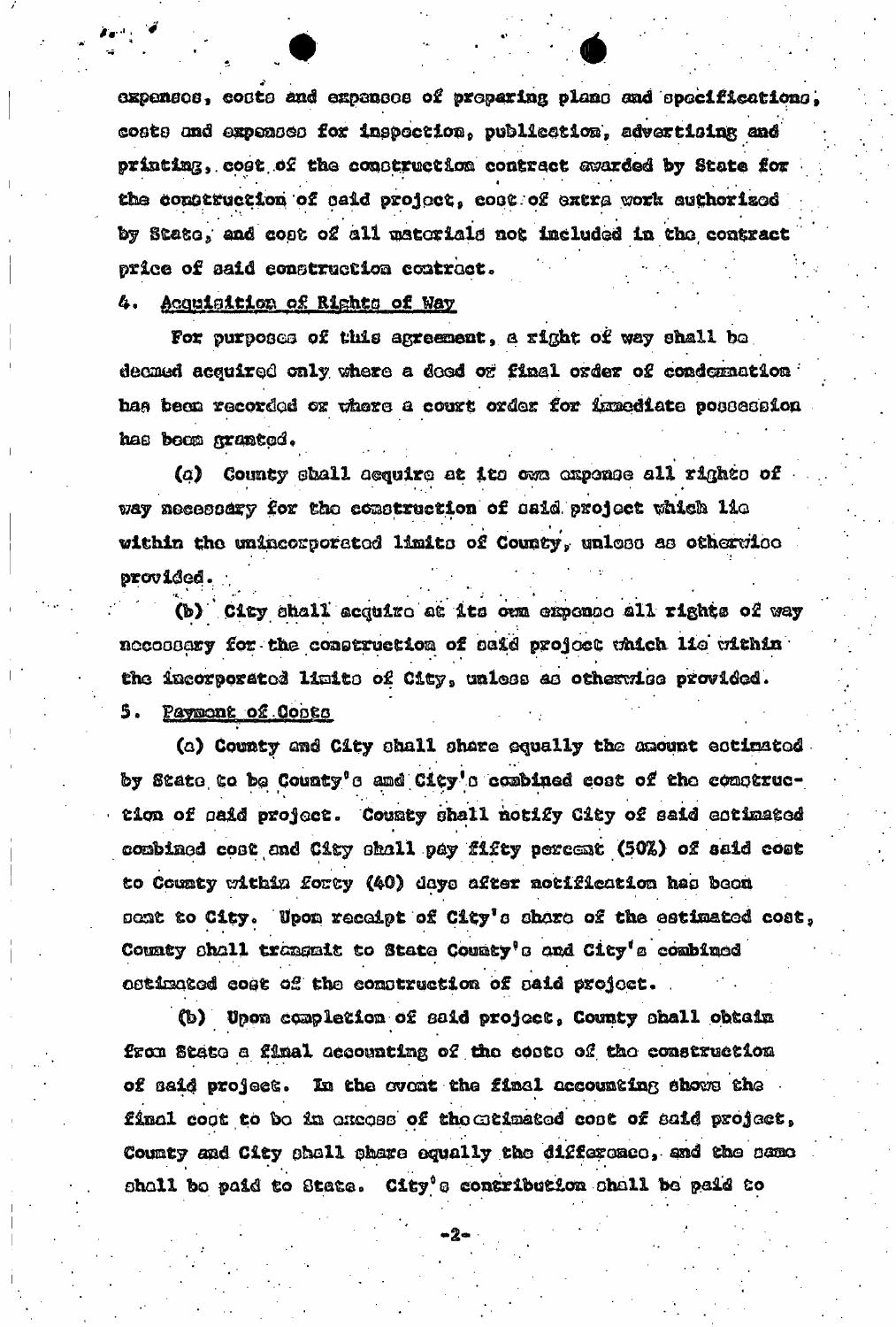County within forty (40) days after the date County gives City notice of said excess amount. Upon receipt of City's contribution, County shall transmit the amount to State. In the event the final accounting shows the share of the cost of the construction of said project to County and City to be less than the estimated amount, County shall forthwith pay to City fifty percent (50%) of all sums refunded to County by State from funds deposited pursuant to paragraph 5(a) above.

IN WITNESS WHERFOF, City and County have caused this agreement to be executed by their respective officers duly euthorized: **JUL 1 1963** , and by COUNTY this  $\sqrt{u\ell y}$  / / 963 By CITY this

Bу

CITY OF SAN JOSE

Mayox

"CITY"

ATTEST:

City Clerk

Deputy City Clerk

COUNTY OF SANTA CLARA

"COUNTY"

Chairman, Board of Supervisors

ATTEST: **JEAN PULLAN, Clerk** Board of Supervisors

ean Pullen

MGN: 1g-6/21/63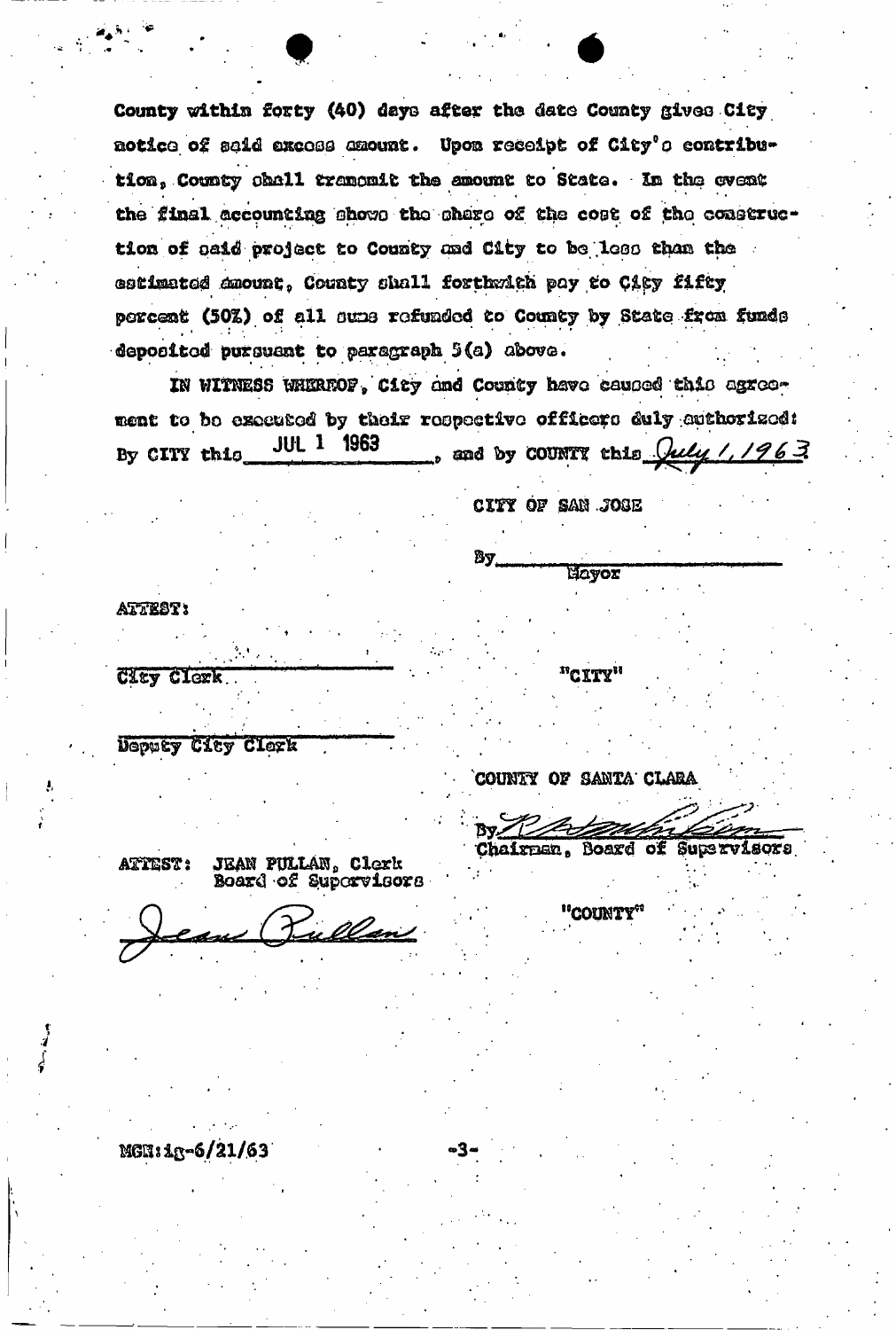## memorandum

|                  | ι το             | <b>FROM</b>                                                      |  |
|------------------|------------------|------------------------------------------------------------------|--|
|                  | <b>FILE</b>      | Sunny                                                            |  |
| <b>CALLADDAM</b> | <b>I</b> SUBJECT | DATE<br>9/20/66<br>Agreement - Capitol Expressway btw Senter Rd. |  |
|                  |                  | and Aborn Rd.                                                    |  |

This date Erma Evans, Public Wks. Dept., informed above as follows regarding original executed copy of Agreement between County and City of San Jose:

P/W could not locate executed copy; contacted City S.J. and they had no original. I P/W has executed resolution and ordinance signed by S.J. This job is completed and the City of S.J. has paid their<br>share. According to Bill Seigal, County Counsel, this original agreement is not necessary. However, City Council of San Jose will agree to sign new original agreement if necessary.